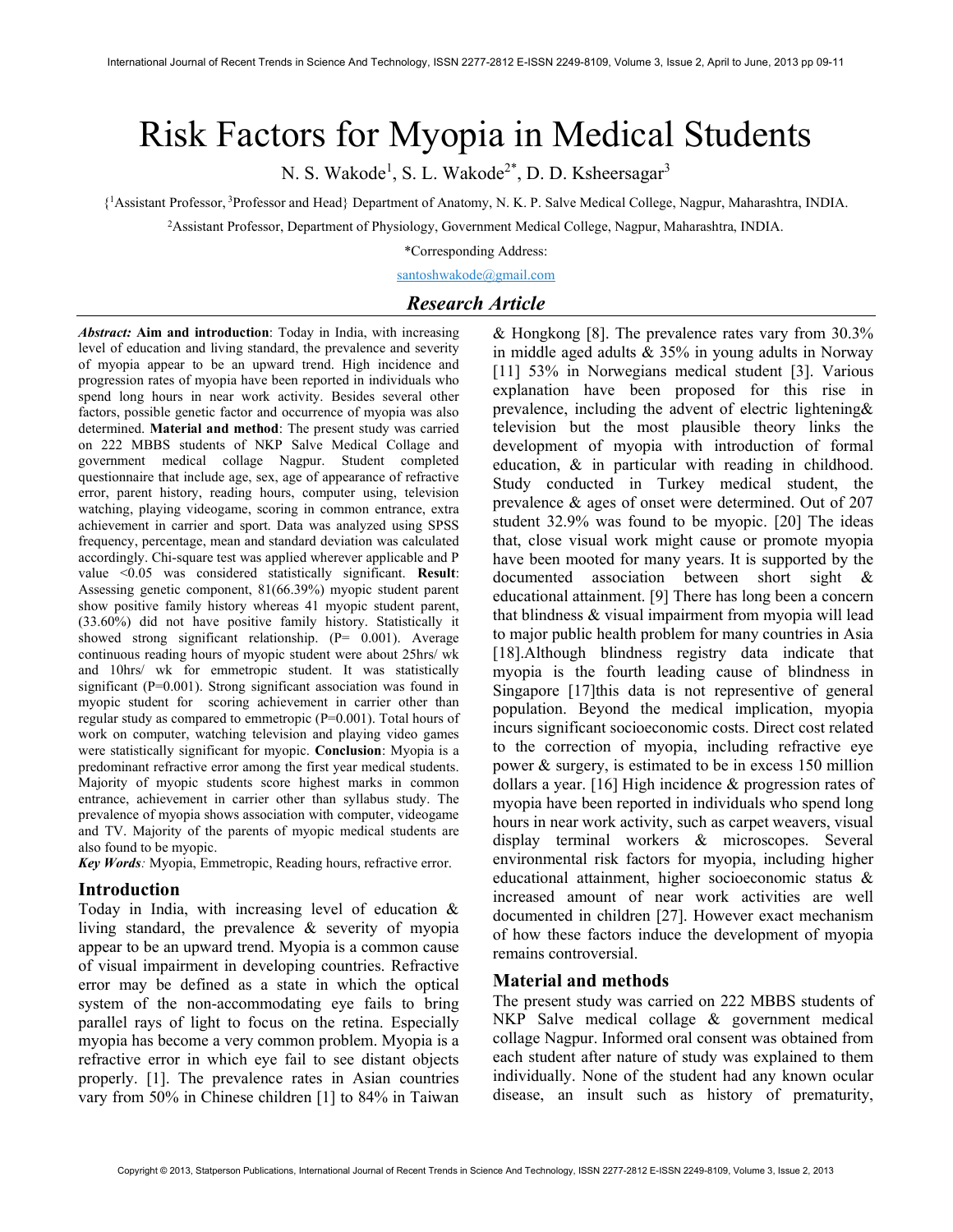retinopathy, genetic disease. Student completed questionnaire that include age, sex, age of appearance of refractive error, reading hours & Scores in common entrance. Hours of computer using, television watching & playing videogames. We also asked whether the student received extra achievement in carrier other than syllabus study. The onset of myopia was assessed by asking when student first wore spectacles for nearsightedness (Myopia). Information about refractive error of parents, outdoor activity like sport was gathered through interviewing these medical students. Data was analyzed using SPSS frequency, percentage & mean & SD was calculated accordingly. Chi- square applied & P value <0.05 was considered statically significant.

#### Result

Two hundred & twenty two student were assessed, out of these 122 student found to be myopic (69 females & 53males). 98 were emmetropic (41 females& 57 males). The prevalence of myopia came out to be 54.95% among first year medical student. The range of Refractive error was from -0.5 to -4.5D, out of which 33.7% were - (0.5 to 1.5 D), 14% were – (1.75 to 3 D) & 7.4% were – (3.25 to 4.5D). (Table-1)

Table 1: Percentage of myopic students according to number of

| diopters              |           |         |  |  |  |  |
|-----------------------|-----------|---------|--|--|--|--|
| <b>Diopter Number</b> | Frequency | Percent |  |  |  |  |
| $0.5 - 1.5$           | 74        | 33.63%  |  |  |  |  |
| $1.75 - 3$            | 31        | 14.09%  |  |  |  |  |
| 3.25-4.5              | 17        | 7.72%   |  |  |  |  |
| Emmetropic            | 98        | 44.54%  |  |  |  |  |
| Total                 | 220       | 100.0%  |  |  |  |  |

Around 59.83% myopic student age of appearance of refractive error is between 16-20 years, 23.77% have 11-15 years & 16.39% have 5-10yrs. Thus increasing trend of myopia with age is seen. (Table-2)

Table 2: Frequency of appearance of myopia and recent refractive error change

| <b>CHOL</b> CHALLED                        |                  |         |  |  |  |
|--------------------------------------------|------------------|---------|--|--|--|
| Age of appearance of<br>myopia (Total=122) | <b>Frequency</b> | Percent |  |  |  |
| $5-10$ yrs                                 | 20               | 16.39%  |  |  |  |
| $11-15$ yrs                                | 29               | 23.77%  |  |  |  |
| $16-20$ yrs                                | 73               | 59.83%  |  |  |  |
| Recent change in<br>refractive error       | 60               | 49.18%  |  |  |  |

Assessing genetic component, 81(66.39%) myopic students show positive family history whereas 41 myopic students (33.60%) do not have positive family history. Statistically it showed strong significant relationship (P= 0.001).

| <b>Table 3:</b> Myopia and its determinants by statistical analysis |  |
|---------------------------------------------------------------------|--|
|---------------------------------------------------------------------|--|

| <b>Variables</b>         | Myopic          | Emmetropic      | Chi.<br>square | P value  |
|--------------------------|-----------------|-----------------|----------------|----------|
| Parent h/o               | 81              | 34              |                | 0.001    |
| Yes                      |                 |                 | 20.7267        |          |
| No                       | 41              | 64              |                |          |
| Reading                  |                 |                 |                | 0.001    |
| $10$ hrs/wk              | 7               | 38              | 84.8384        |          |
| $11-20$ hrs/wk           | $\overline{33}$ | $\overline{52}$ |                |          |
| $21-30$ hrs/wk           | 82              | 08              |                |          |
| <b>Television</b>        |                 |                 |                |          |
| 7hrs/wk                  | 91              | 55              |                |          |
| 8-14hrs/wk               | 02              | 0 <sub>0</sub>  | 14.08          | 0.001    |
| $>14$ hrs/wk             | 02              | 00              |                |          |
| No                       | 27              | 43              |                |          |
| Videogame<br>7 hrs/wk    | 23              | 11              |                | 0.031    |
| 8-14hrs/wk               | 05              | 00              | 6.9708         |          |
| $>14$ hrs/wk             | 0 <sub>0</sub>  | 00              |                |          |
| No                       | 94              | 87              |                |          |
| Computer<br>7hrs/wk      | 40              | 10              | 57.89          | < 0.001  |
| $8-14$ hrs/wk            | 30              | 01              |                |          |
| $>14$ hrs/wk             | 02              | 00              |                |          |
| No                       | 50              | 87              |                |          |
| <b>Sport</b><br>Yes      | 50              | 35              | 0.6365         | 0.425    |
| No                       | 72              | 63              |                |          |
| Score of                 |                 |                 | 35.1540        | < 0.0001 |
| entrance exam.<br>50-75% | 0 <sub>0</sub>  | 16              |                |          |
| 75% -90%                 | 37              | 61              |                |          |
| $>90\%$                  | 85              | 21              |                |          |
| Extra                    |                 |                 | 12.6790        | < 0.0001 |
| Achievement<br>Yes       | 27              | 05              |                |          |
| No                       | 95              | 93              |                |          |

Average continuous reading hours of myopic student were 25hrs/ wk whereas emmetropic student continuous reading hours were near about 10hrs/ wk. This difference was statistically significant. (P=0.001). Total hours of work on computer (myopic 30 hrs/wk, emmetropic 20 hrs/wk), watching television (myopic 30 hrs/wk, emmetropic 28 hrs/wk), & playing video games (myopic 30 hrs/wk, emmetropic 20 hrs/wk), were found to be statistically significant.  $(P < 0.05)$  Strong significant association was found in myopic student, by scoring achievement in carrier other than regular study.  $(P=0.0001)$  To further clarify intelligence & education, we have taken % of common entrance test marks of students, about 85myopic student score more than 90% marks, while 61 emmetropic score 75%-85%. It was also statistically significant. (P=0.001) Our study did not show any statistically significant relationship with sport activity.  $(P=0.425)$  (Table-3)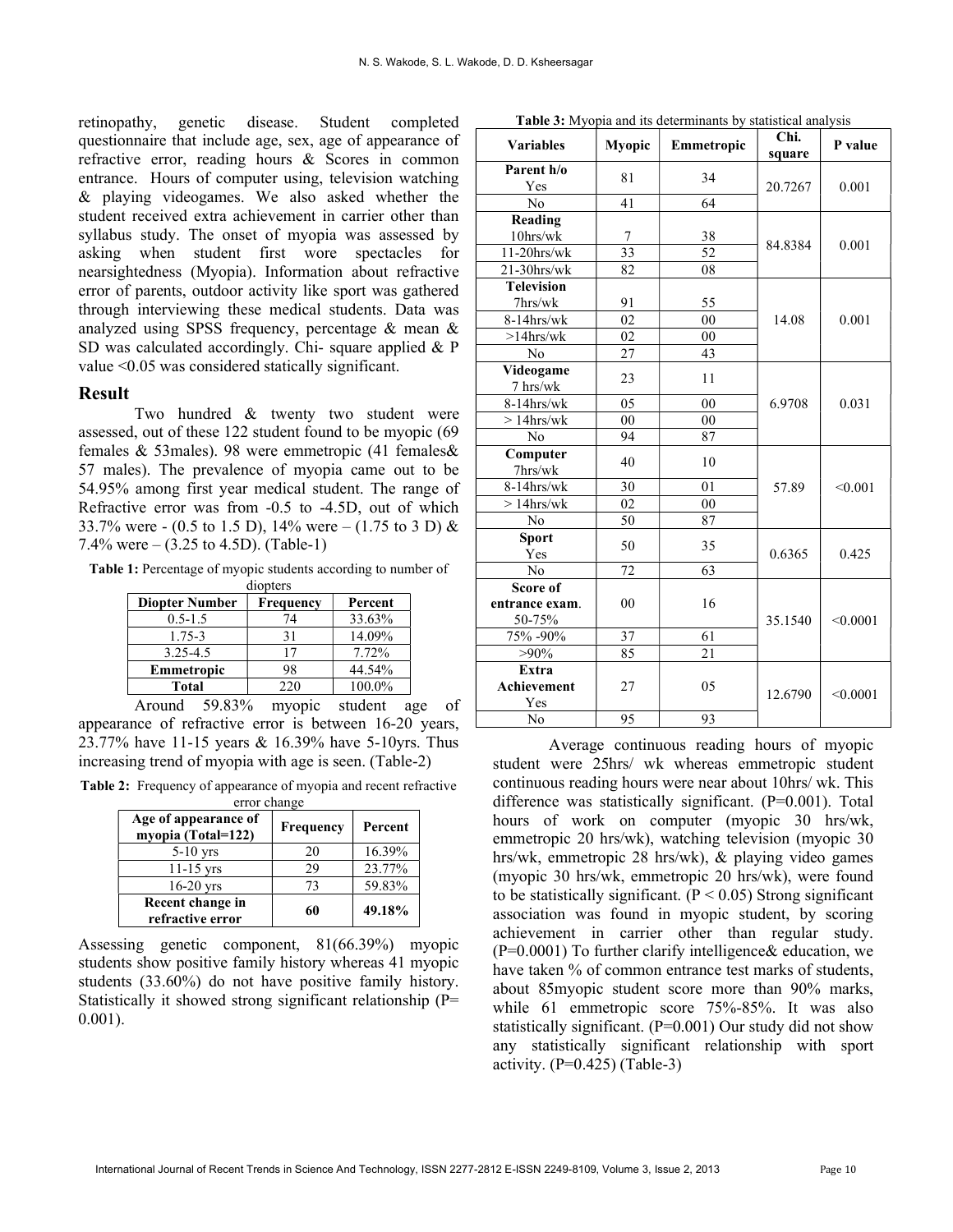### **Discussion**

The result of present study are consistent with others in showing that prevalence of myopia increases among groups exposed to high educational demands during their student year[2],[4-7],[9]. Various research studies also shows that, the kind of near work like reading does influenced the development of myopia [14], [25], [27]. During Near work eyeball is in accommodation. Accommodation raises intraocular pressure that leads to myopia through elongation of eyeball. [24]. It can be hypothesized that reading scientific literature is more intensive & implies longer period of near focus than when doing calculation tasks & reading magazines, newspaper,& fiction literatures. Education is strongly associated with myopia at Kaohsiung medical college, where 88.3% of student survey appeared to be myopic [9].Such finding also seen in Chinese & Singapore medical student. [21- 22]. Factor associated with reading like high score in common entrance examination may play a part in myopic development in student. [28]. Further comparison of different measure like extra achievement in carrier other than regular syllabus, may helped to clarify which of the related factor are casually related to myopic prevalence. The prevalence& severity of myopia continuously progressed with education level & age. Most medical students find themselves to be under great stress as they go through a highly competitive environment, spending on average more than 25hrs/wk reading& studying. Such long periods of near work may possibly contribute to the significant prevalence of myopia among first year medical students of Nagpur. If accommodation is important in pathogenesis of short sight, then progression of myopia might be arrested in some children by prescription of bifocal lenses or multifocal lenses. A non randomized trial has suggested that bifocal lenses might be of some benefit [13]. Around 59.83% myopic student age of appearance of refractive error is between 16-20 years, 23.77% have 11-15 years & 16.39% have 5-10yrs. This increased trend of myopia with age is similar to findings seen among schoolchildren in Taiwan [8]. In our study around 49.18% myopic students change their refractive error after their admission in medical college. So the medical college is a surrogate factor for near work activity & it can lead to progression of myopia in myopic students. High myopia has a higher risk of cataract, glaucoma, myopic macular degeneration & retinal detachment. [10] Similar to other reports, we found association between time spent in front of computer & playing videogame [9], [15].

#### Conclusion

 (1) Myopia is the predominant refractive errors among the medical students studying in this college. In this regard, the importance of rigorous academic hard work in

the previous years to qualify the admission test related to medical study is one of the risk factor.

(2) Majority of myopic students score highest marks in common entrance, achievement in carrier other than syllabus study.

(3) The prevalence of myopia increased with hours of work on computer, playing videogames & watching television.

 (4) Majority of the parents of myopic medical students are also found to be myopic. Thus genetic factor may play a more substantial role in the development of myopia.

This data could help health care professionals to develop targeted myopic control policies for the population of students in medical field & insure the policies are more rational, useful, & effective.

#### Bibliography

- 1. Churg KM, Mohidin N, Prevalance of visual disorders in Chinese. Optom Vis Sci: 2006; 73:695-700.
- 2. DR. Parekh Paras. Comparitive study of prevalance of myopia in medical students & students of arts stream. Indian J of Applied Basic Med. Sci. 2013 vol. 15a (20).
- 3. Guggeheim JA, Hill C, Yam TF, Myopia, genetics, & ambient lightening at night in a UK sample. Br. J Opthmolo, 2007; 87; 521-6.
- 4. Jenny M, Seang-Mei Saw. Role of near work in myopia: Finding IOVS, July 2008, vol 49, no.7 2903-2910.
- 5. Kinge B, Midelfort A, Jacoben G, Rystad L. The influence of near work on development of myopia among university student. A three year longitudinal study aming enginering student in Norway. Acta Opthalmol Scand 2000; 78:269.
- 6. Lin LL-K, Shih Y-f, Lee Y-C, Hung Pt HOU P-K (1996). Changes in ocular refraction & its components among medical students-a 5 year longitudinal study. Optom. Vis Sci. 73: 495-498.
- 7. LLLK Lin prevalance of myopia in Taiwanese school children 1983 to 2000.Ann Acad Med Singapore 2004; 33:27-33.
- 8. Luke L-K Lin Epidemiological study of the prevalance & severity of myopia among schoolchildren 2000 Taiwan J Formos Med Asso 2001 vol100. No. 10.
- 9. L. Wong, D Coggon, M Cruddas, C H Hwang. Education, reading, & familial tendency as risk factors for myopia in Hong Kong fisherman. J. Epidemiology. Comm. Hea. 1993; 47: 50-53.
- 10. Mitchell P, Hourihan F, Sandbach J, Wang JJ. The relationship between glaucoma & myopia. The blue mountain eye study. Opthalmology 1999; 106:2010-5.
- 11. Midelfort A, Aamo B, Sjohaug KA, et al. Myopia among medical students in Norway. Acta Opthalmol Scand, 2007; 70,312-22.
- 12. Mullti DO & Zadnik (1996). Is computer use a risk factor for myopia? J. Am Optom Assoc 67:521-530.
- 13. Ookey KH, Young FA, Bifocal control of myopia. Optometr. Physio. Optics. 1975; 52:758-64.
- 14. Pan CW, Rammurthy D, Saw SM. Wordwide prevalence & risk factors for myopia. Opthmalmic physio opt 2012 Jan 32(1) 3-16. 1475-1313.2011.00884.